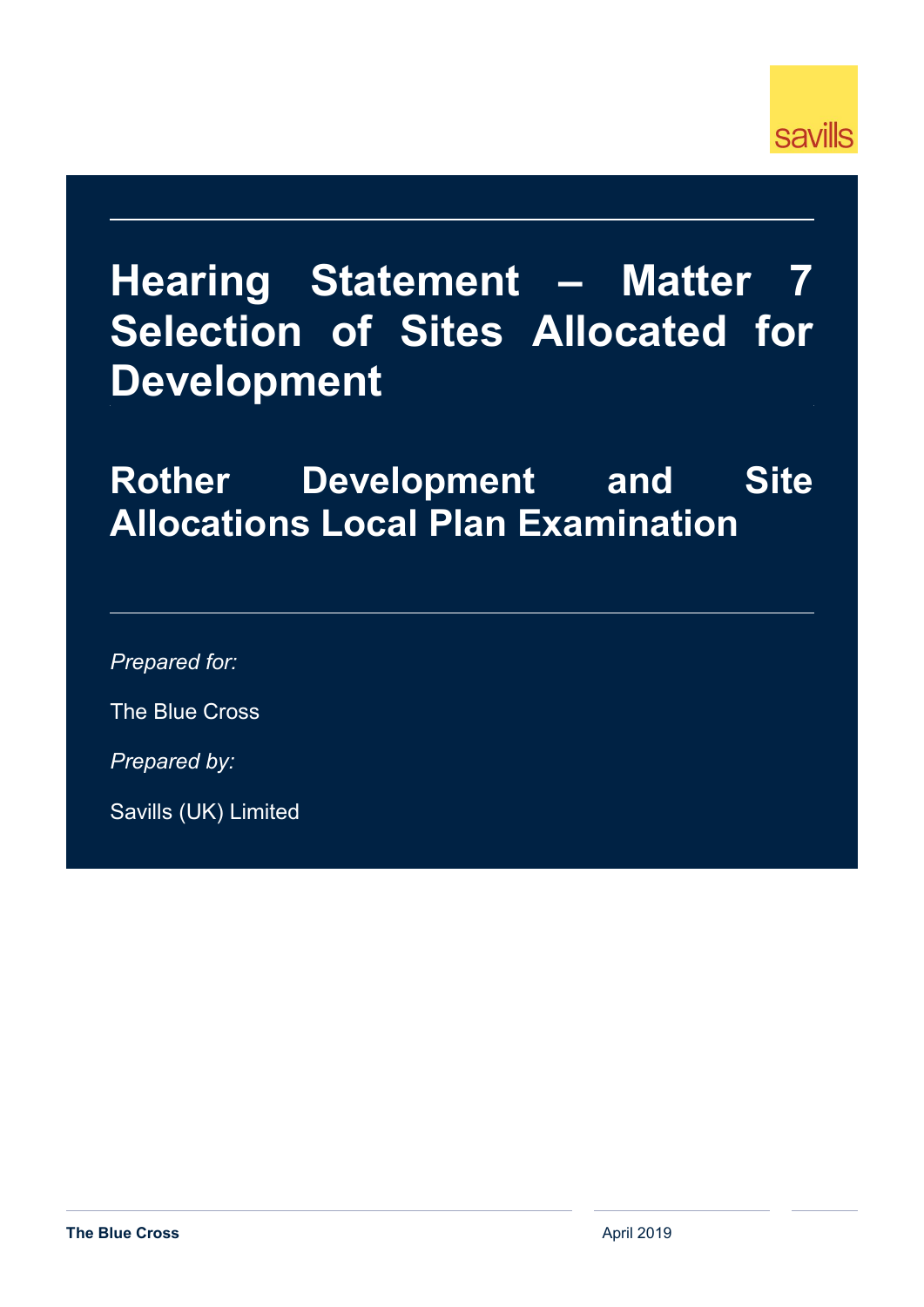### 1. Introduction

- 1.1. This Hearing Statement is prepared and submitted by Savills on behalf of The Blue Cross in response to Matter 7 of the Inspector's Matters, Issues and Questions issued 22<sup>nd</sup> March 2019, in relation to the examination of the Rother Development and Site Allocations Local Plan (DaSA).
- 1.2. For information, The Blue Cross owns the St Francis Fields site (hereafter referred to as 'the site') in the village of Northiam and have submitted a pre-application enquiry to Rother District Council (RDC) in relation to the development of the site. Pre-application discussions with RDC are yet to be held.
- 1.3. This Hearing Statement should be considered alongside previous representations made by The Blue Cross to the Regulation 19 DaSA consultation.
- 1.4. Only questions related to the village of Northiam are responded to here.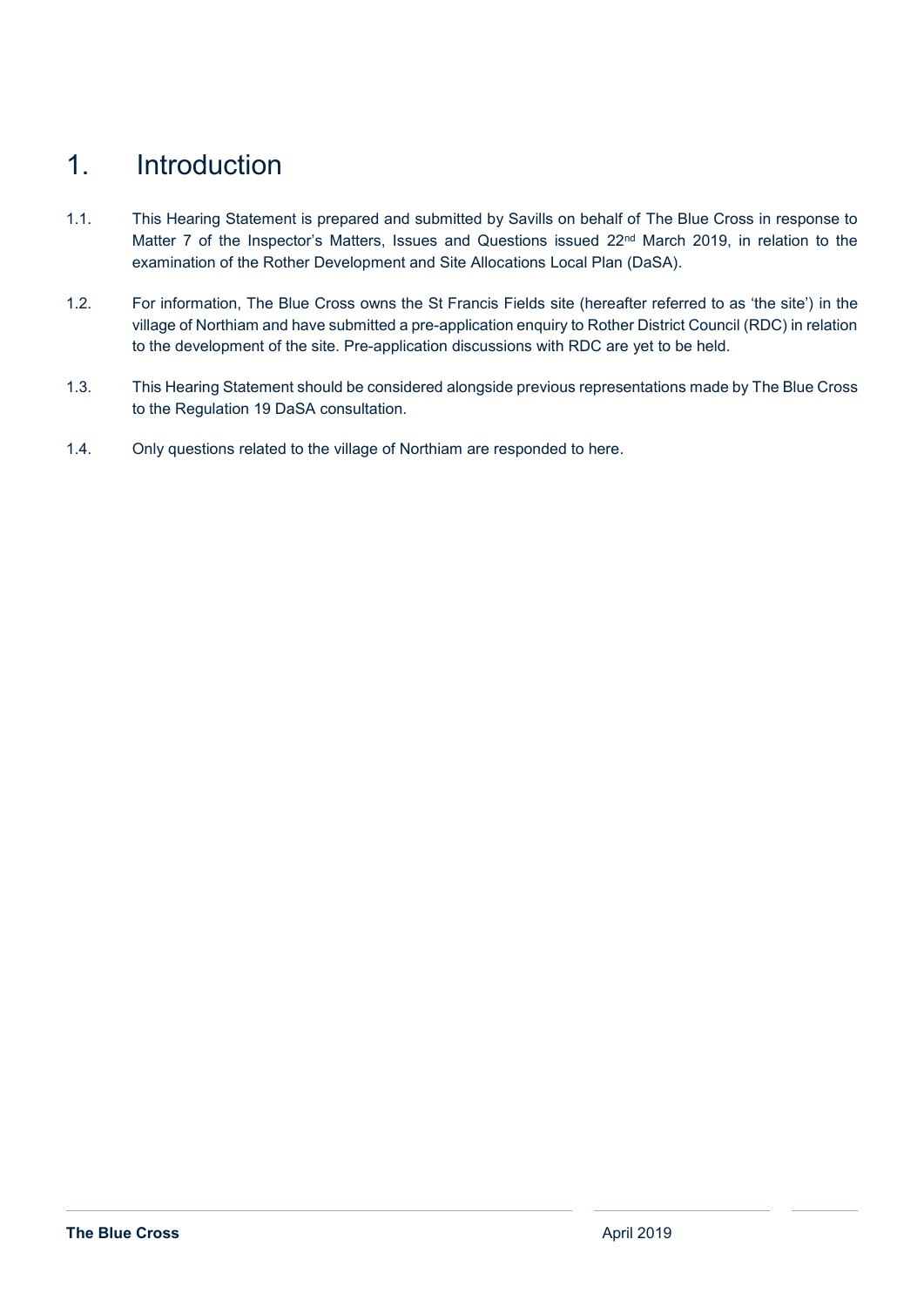## 2. Matter 7 – Selection of Sites Allocated for Development

#### **Issue: Is for each area, are the individual sites selected sound?**

#### **Policy NOR1 Land South of Northiam Church of England Primary School, Northiam**

- **1. How does the archaeological interest of the site, the requirement for 40% affordable housing and the need to retain protected trees impact on the viability and delivery of the development?**
- 2.1. We are aware of the comments made by RDC in response to the Regulation 19 representations made by The Blue Cross, contained in RDC-DaSA-004 Initial Response to Representations, dated 6th March 2019. The response by RDC advised that the local highways authority is satisfied that suitable access to the site can be achieved in principle. In light of this, The Blue Cross do not have any comments to make in relation to this question.
- 2.2. We do however note that this site is a greenfield site. The St Francis Field's site is previously developed land which should arguably be considered preferable to NOR1. Consequently this policy is not justified as it is not the most appropriate strategy for the village, when considered against the objectives of the Core Strategy and National Policy. The benefits of the St Francis Fields site are set out in our representations to the Regulation 19 consultation on the DaSA.

#### **Policy NOR2 Land South of the Paddock / Goddens Gill, Northiam**

- **2. Does the evidence support the proposed density, affordable housing provision and deliverability of the site given that the extant planning permission for a similar number of dwellings in unlikely to proceed (para. 11.16)?**
- 2.3. Land South of the Paddock / Goddens Gill (the NOR2 site) is located to the east of the centre of Northiam and comprises approximately 1.2 ha of greenfield land. It is bordered to the north and east by ancient woodland and is surrounded by mature trees on all sides. The NOR2 site is allocated for two different developments, either a 52 unit age-restricted residential development, or a 36 unit non-restricted development.
- 2.4. The NOR2 site was previously allocated in the Rother Local Plan 2006 but has not come forward for development in the intervening 13 years. Permission was granted for 58 age restricted dwellings in 2014 under reference RR/2013/1490/P, however the development was not implemented as the developer advised that the scheme was not viable, as set out in paragraph 15.65 of the DaSA Options and Preferred Options document. Paragraph 11.161 of the DaSA confirms that the permitted scheme is unlikely to proceed and therefore the site has been re-allocated.
- 2.5. Given the fact that the previously approved 58 unit age-restricted development was not considered viable, serious concerns are raised as to whether a smaller age-restricted development of just 52 units is likely to be viable. These concerns were raised in the Regulation 19 representations to the DaSA made by The Blue Cross. The response of RDC provided in RDC-DaSA-004 Initial Response to Representations, dated 6<sup>th</sup> March 2019 is noted, however it is not considered that the response suitably addresses the concerns.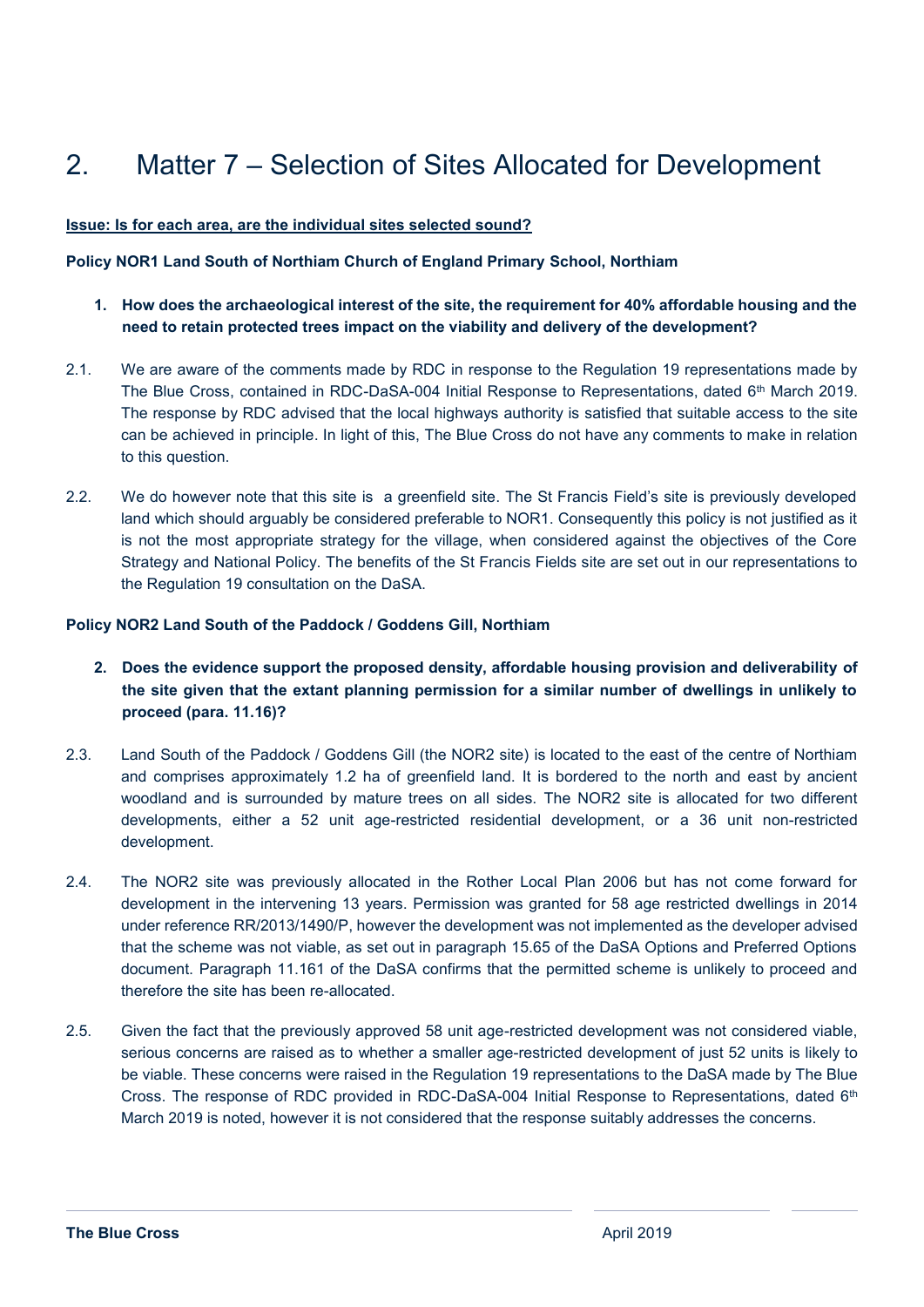- 2.6. RDC's response to the viability concerns stated is that *"There is no evidence that a smaller scheme is unlikely to be viable".* This response is considered insufficient. It is not the role of interested parties to prove that a scheme is unviable, rather RDC should be ensuring that all sites that they allocate are viable, particularly where it is documented that viability issues have stopped a site from being developed in the past.
- 2.7. We remain sceptical as to whether the provision of 52 age-restricted dwellings on the NOR2 site will be viable, given that it has been documented that 58 age-restricted dwellings are not viable, and permission has been in place for five years without a scheme progressing. It is suggest that, if the NOR2 site is to remain as an allocation, further evidence is provided to ensure that it can and will be delivered over the plan period (to 2028).
- 2.8. In addition, viability aside, given that the NOR2 site has benefitted from an allocation for the past 13 years and has not been brought forward for development, it is questioned whether the policy is effective and deliverable over the plan period.
- 2.9. Due to the clear uncertainties regarding the delivery of the NOR2 site, it is suggested that it is removed as an allocation from the DaSA and replaced with a more appropriate site / sites that can be delivered, to ensure that the housing requirement for Northiam is met over the plan period. To retain the NOR2 site as an allocation, despite the clear concerns surrounding viability and deliverability is an unsound approach which cannot be considered positively prepared, justified or in accordance with national policy, through nonconformity to the Core Strategy.
- 2.10. Furthermore, it is noted that the allocation of the NOR2 site has a second strand, for the development of 36 unrestricted dwellings. It is accepted that the development of the NOR2 site for 36 unrestricted dwellings is likely to be more viable (even accounting for 40% affordable housing) than a 52 unit age-restricted scheme, although the viability of such a scheme should still be demonstrated to ensure deliverability, given the longstanding allocation at the NOR2 site.
- 2.11. Should it be demonstrated that the development of the NOR2 site for 36 non-restricted dwellings is viable and therefore deliverable, then the allocation and the overall allocation for Northiam through the DaSA should be updated to reflect this lesser quantum of development. This would result in a requirement for at least an additional 16 units in the village, to meet the minimum Core Strategy requirement for Northiam.
- 2.12. In their response to Regulation 19 representations RDC acknowledge that, if the NOR2 site was to be developed for 36 units, a shortfall of 16 units against Northiam's Core Strategy housing target would remain. RDC argue that no other appropriate sites have been identified within the village and therefore the shortfall will be made up by an overprovision of dwellings in other areas of the district. However, as set out in the Blue Cross' Hearing Statement for Matter 6, we do not consider there to be an oversupply of dwellings, rather a shortfall of 162 dwellings over the plan period, should the DaSA be adopted as drafted.
- 2.13. It is our view that the St Francis Fields site, which represents a suitable, sustainable, previously developed site (please see our representations to the Regulation 19 DaSA consultation for further details) should be allocated for approximately 45 units, which would help to meet the housing shortfall that the DaSA would leave against the Core Strategy target (as set out in the Blue Cross' Hearing Statement for Matter 6) and would provide a degree of flexibility for non-delivery of allocated / permitted sites. At the very least, the allocation of the St Francis Fields site for a lesser number of units (i.e 17 units utilising the existing access) which would meet the demonstrable shortfall of 16 units in Northiam over the plan period should be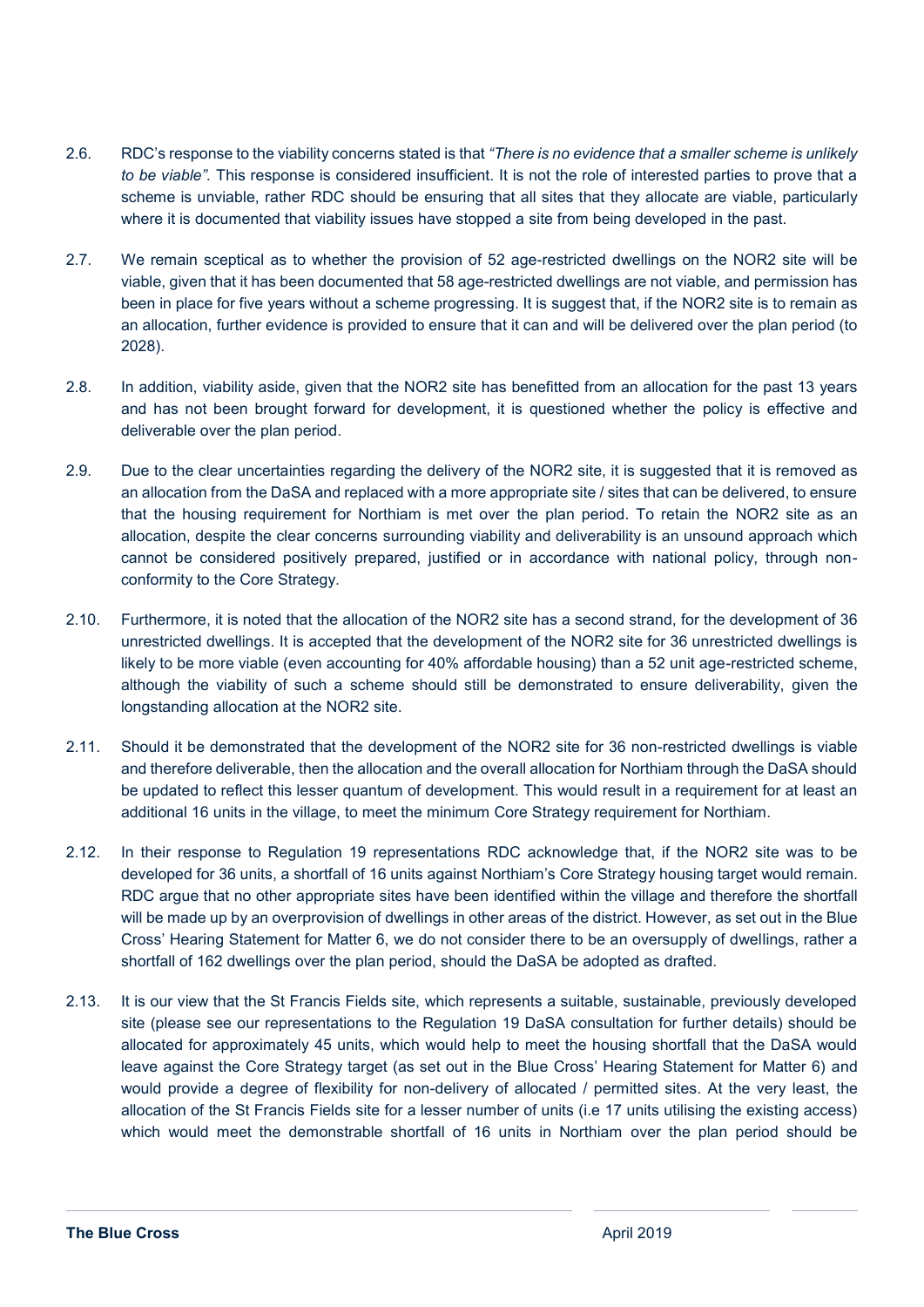considered to ensure that the housing requirement for the village is met in accordance with the spatial strategy set out in the Core Strategy.

- 2.14. In addition, it is clear that the St Francis Fields site is a suitable, sustainable brownfield site, in an ideal location that could be brought forward for up to 17 units utilising the existing access (please see The Blue Cross' representations to the Regulation 19 consultation on the DaSA for details).
- 2.15. As drafted, we do not consider the allocation the NOR2 site to be a sound allocation as it has not been demonstrated to be deliverable and therefore is not justified. Furthermore, the dual allocation of the NOR2 site, for two different housing numbers, only the greater of which would provide the requisite minimum number of units in the village, were it to come forward, is not a sound approach. Given the viability and deliverability issues with the NOR2 site, it is likely that the lesser quantum of development would be brought forward, and therefore the DaSA proposes to plan for a shortfall against the Core Strategy minimum target for the village. This is not sound planning as it does not represent a positive approach and is inconsistent with national policy, additional sites within the village should be allocated to ensure that the minimum housing target is met, and if possible exceeded.